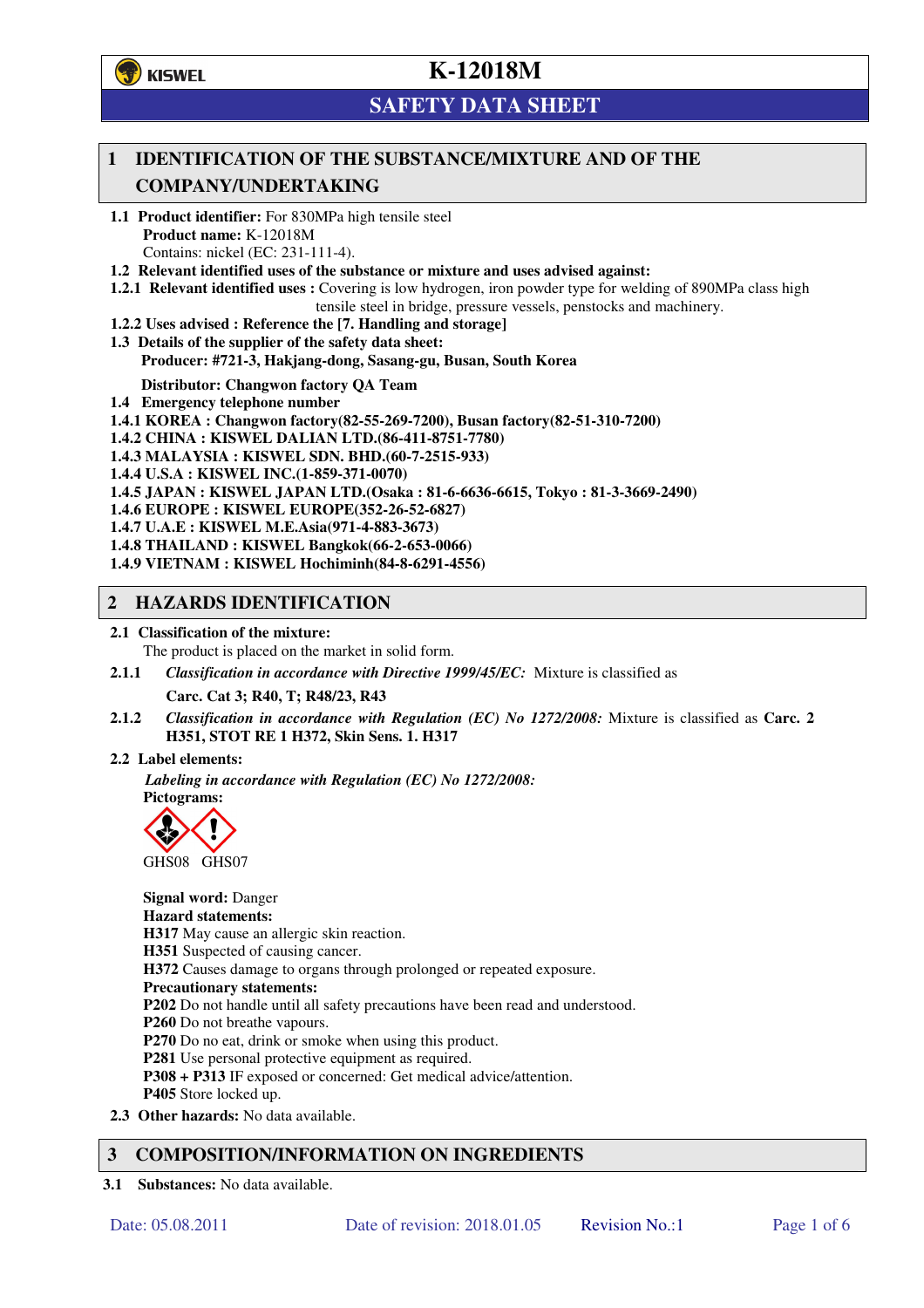## **SAFETY DATA SHEET**

|                               |                 |                          | <b>Classification</b>                                   |                                                                                                                                                         |                                 |                                     |                                  |             |
|-------------------------------|-----------------|--------------------------|---------------------------------------------------------|---------------------------------------------------------------------------------------------------------------------------------------------------------|---------------------------------|-------------------------------------|----------------------------------|-------------|
| Substance name                | EC No.          | Registr.<br>$\mathbf{n}$ | 67/548/EEC                                              | <b>Hazard Class</b><br>and<br>Category<br>Code(s)                                                                                                       | <b>Hazard</b><br>state-<br>ment | Pictogram/<br><b>Signal</b><br>word | Conc.<br>$(\%)$<br><b>Volume</b> | <b>Note</b> |
| <sup>1</sup> Ferro Silicon    |                 | ۰                        | $\overline{\phantom{a}}$                                |                                                                                                                                                         | ۰                               |                                     | $1.0 - 3.0$                      | ٠           |
| <sup>1</sup> Calcium fluoride | 232-188-7       |                          |                                                         |                                                                                                                                                         | $\overline{\phantom{0}}$        |                                     | $3.0 - 7.0$                      |             |
| $1$ Iron                      | 231-096-4       | ۰                        |                                                         |                                                                                                                                                         | ÷                               |                                     | $65.0 - 69.0$                    | ٠           |
| ${}^{1}$ Limestone            | 215-279-6       | ۰                        | $\blacksquare$                                          |                                                                                                                                                         | ۰                               |                                     | $11.0 - 15.0$                    | ٠           |
| $1,2$ Manganese               | $231 - 105 - 1$ |                          |                                                         |                                                                                                                                                         |                                 |                                     | $1.0 - 3.0$                      |             |
| $1,2$ Mica                    |                 | ۰                        |                                                         |                                                                                                                                                         |                                 |                                     | $0.1 - 1.0$                      | ٠           |
| <b>Nickel</b>                 | 231-111-4       |                          | Toxic<br>Carc. Cat 3;<br><b>R40</b><br>T: R48/23<br>R43 | Carcinogenicity<br>Carc. 2<br>Specific target<br>organ toxicity -<br>repeated exposure<br>STOT RE1<br>Respiratory/skin<br>sensitisation<br>Skin Sens. 1 | H351<br>H372<br>H317            | Danger                              | $1.0 - 3.0$                      | S, 7        |
| <sup>1</sup> Titanium dioxide | 236-675-5       |                          |                                                         |                                                                                                                                                         |                                 |                                     | $1.0 - 3.0$                      | ٠           |
| <sup>1</sup> Sodium silicate  | 239-981-7       | ۰                        |                                                         |                                                                                                                                                         |                                 |                                     | $1.0 - 3.0$                      |             |

#### **3.2 Mixtures:** The mixture contains dangerous substances:

<sup>1</sup>Substance is not classified in terms of Regulation (EC) No. 1272/2008 Annex VI.

<sup>2</sup>Substance with workplace exposure limits.

Note S: This substance may not require a label according to Article 17 (see section 1.3 of Annex I) (Table 3.1). This substance may not require a label according to Article 23 of Directive 67/548/EEC (see section 8 of Annex VI to that Directive) (Table 3.2).

Note 7: Alloys containing nickel are classified for skin sensitisation when the release rate of 0,5 µg Ni/cm2/week, as measured by the European Standard reference test method EN 1811, is exceeded.

\* See all the hazard statements in chapter 16.

### **4 FIRST AID MEASURES**

**4.1 Description of first aid measures:** 

**In case of respiratory exposure**: Remove to fresh air and keep at rest. If breathing is difficult or has stopped, administer artificial respiration as necessary. Seek medical attention.

**In case of skin contamination**: Wash contaminated area thoroughly with soap and water. Remove and wash contaminated clothing. If a persistent rash or irritation occurs, seek medical attention.

 **In case of intrusion into eye**: Immediately flush eyes with large amounts of running water for at least 15 minutes, lifting the upper and lower eyelids. Get medical attention.

**In case of oral intake**: Ingestion is considered unlikely due to product form. However, if swallowed do not induce vomiting. Seek medical attention. Advice to doctor: treat symptomatically.

- **4.2 Most important symptoms and effects, both acute and delayed:** No data available.
- **4.3 Indication of any immediate medical attention and special treatment needed:** No data available.

#### **5 FIREFIGHTING MEASURES**

**5.1 Extinguishing media:** 

**Suitable extinguishing media:** Carbon dioxide, dry chemical, water spray. Use extinguishing media appropriate for surrounding fire.

**Unsuitable extinguishing media:** No data available.

**5.2 Special hazards arising from the substance or mixture:** Fire may produce irritating or poisonous gases.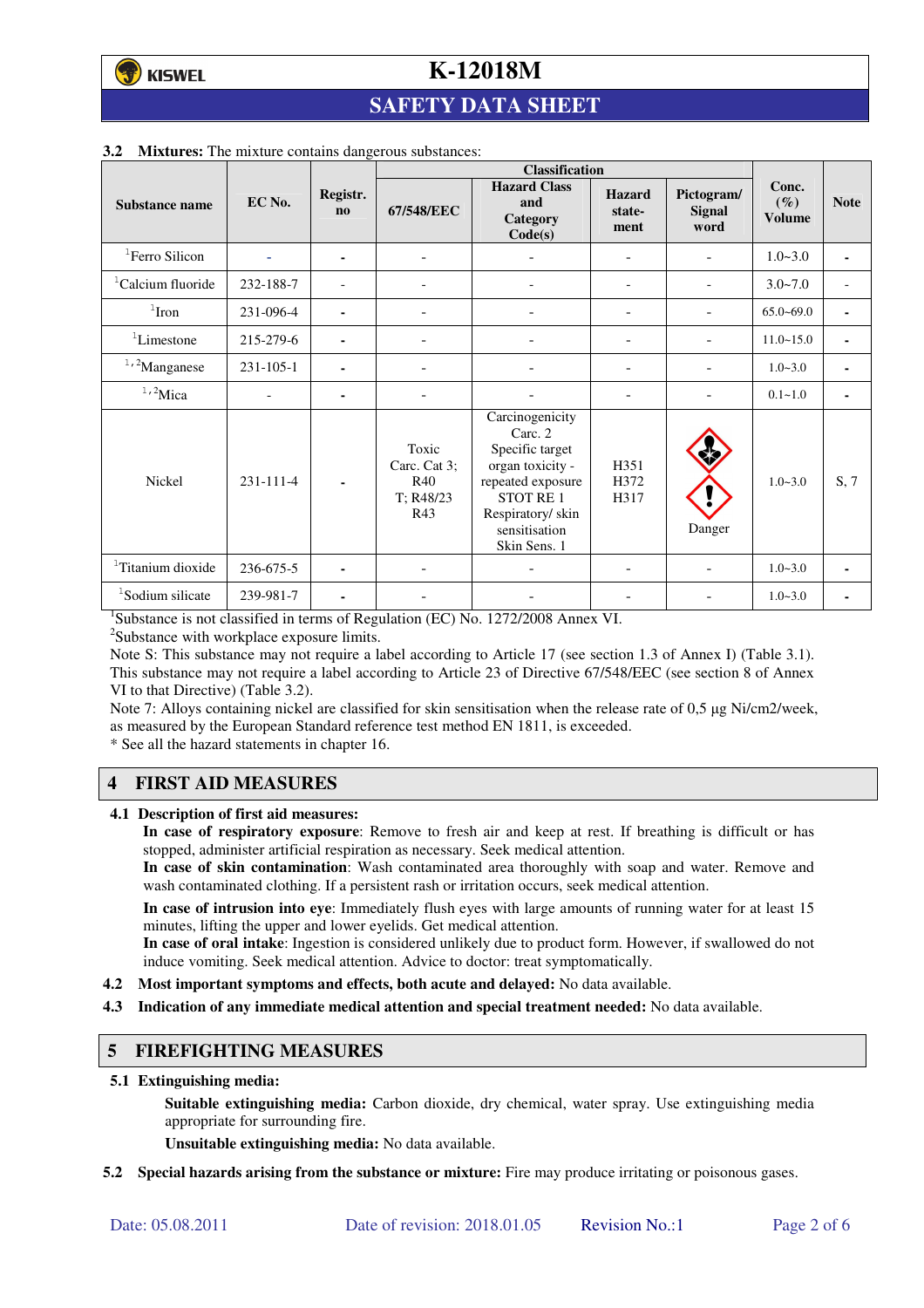

**SAFETY DATA SHEET** 

**5.3 Advice for firefighters:** In the event of a fire, wear self-contained breathing apparatus and protective clothing.

### **6 ACCIDENTAL RELEASE MEASURES**

**6.1 Personal precautions, protective equipment and emergency procedures:** 

**For non-emergency personnel:** Wear appropriate personal protective equipment as specified in Section 8. Ensure adequate ventilation**.** 

**For emergency responders:** No data available.

**6.2 Environmental precautions:** Avoid dispersal of spilled material and contact with soil, ground and surface water, drains and sewers.

**Methods and material for containment and cleaning up:** Take up mechanically. Collect the material in labeled containers and dispose of according to local and regional authority requirements.

**6.3 Reference to other sections:** See Section 7 for information on safe handling. See Section 8 for information on personal protection equipment. See Section 13 for disposal information.

### **7 HANDLING AND STORAGE**

- **7.1 Precautions for safe handling:** Welding may produce fumes and gases hazardous to health. Avoid breathing these fumes and gases. Use adequate ventilation. Keep away from sources of ignition. Avoid contact with skin, eyes and clothing. Do not eat, drink and smoke in work areas.
- **7.2 Conditions for safe storage, including any incompatibilities**: Store in cool, dry and well-ventilated place. Keep away from incompatible materials. Keep away from heat and open flame.
- **7.3 Specific end use(s):** No data available.

#### **8 EXPOSURE CONTROLS/PERSONAL PROTECTION**

**8.1 Control parameters:** Exposure limits were not established for this product.

Workplace exposure limits for substances contained in the mixture are listed in *EH40/2005* Workplace exposure limits:

|                                                  |                   | Workplace exposure limit |                                                                         |                                      |                                                                      |                 |
|--------------------------------------------------|-------------------|--------------------------|-------------------------------------------------------------------------|--------------------------------------|----------------------------------------------------------------------|-----------------|
| <b>Substance</b>                                 | <b>CAS</b> number | Long-term<br>ppm         | exposure limit<br>(8-hour TWA<br>reference period)<br>mg.m <sup>3</sup> | limit<br>$(15\text{-minute})$<br>ppm | <b>Short-term exposure</b><br>reference period)<br>mg.m <sup>3</sup> | <b>Comments</b> |
| Chromium                                         | 7440-47-3         |                          | 0.5                                                                     |                                      |                                                                      |                 |
| Limestone/Calcium carbonate                      | 1317-65-3         |                          |                                                                         |                                      |                                                                      |                 |
| Total inhalable                                  |                   |                          | 10                                                                      |                                      |                                                                      |                 |
| Respirable                                       |                   |                          | 4                                                                       |                                      |                                                                      |                 |
| Manganese and its inorganic<br>compounds (as Mn) |                   | ٠                        | 0.5                                                                     | $\overline{\phantom{0}}$             |                                                                      |                 |
| Mica                                             | 12001-26-2        |                          |                                                                         |                                      |                                                                      |                 |
| Total inhalable                                  |                   |                          | 10                                                                      |                                      |                                                                      |                 |
| Respirable                                       |                   |                          | 0.8                                                                     |                                      |                                                                      |                 |
| Titanium dioxide                                 | 13463-67-7        |                          |                                                                         |                                      |                                                                      |                 |
| Total inhalable                                  |                   |                          | 10                                                                      |                                      |                                                                      |                 |
| Resirable                                        |                   |                          | 4                                                                       |                                      |                                                                      |                 |
| Iron oxide, fume (as Fe)                         | 1309-37-1         |                          | 5                                                                       |                                      | 10                                                                   |                 |

\*A skin notation assigned to the OEL identifies the possibility of significant uptake through the skin.

- **8.2 Exposure controls:** Do not eat, drink and smoke. Immediately remove all contaminated clothing. Wash hands before breaks and at the end of work.
- **8.2.1 Appropriate engineering controls:** Use local exhaust ventilation during all welding operations.

**8.2.2 Individual protection measures, such as personal protective equipment:**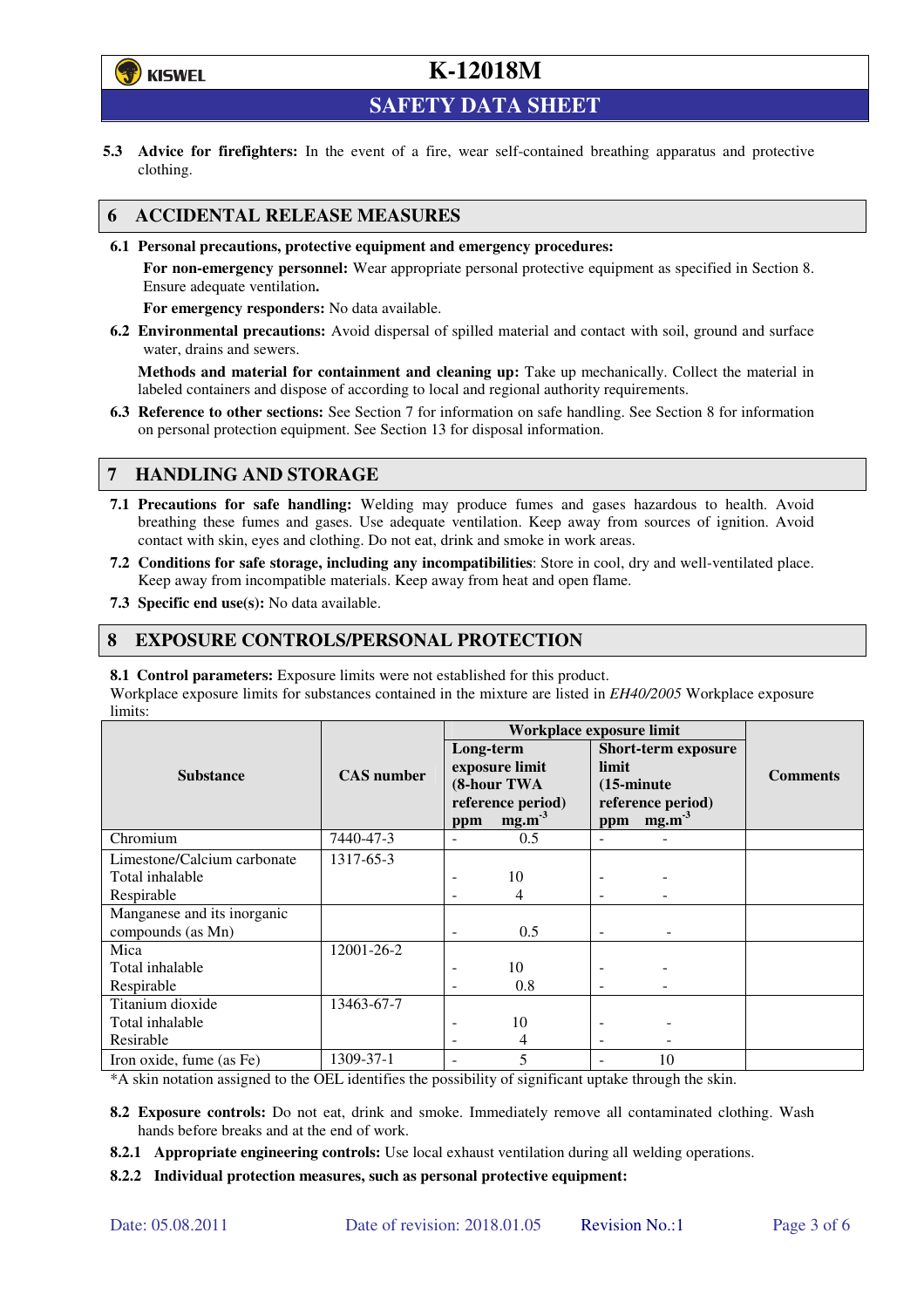

**SAFETY DATA SHEET** 

**8.2.2.1 Eye/face protection:** Always wear eye protection during welding operations, helmet and/or face shield with filter lens.

#### **8.2.2.2 Skin protection:**

**Hand protection:** Wear appropriate protective (welding) gloves during welding. **Other:** Wear appropriate protective clothing and boots.

- **8.2.2.3 Respiratory protection:** If ventilation is insufficient, use appropriate respirator or self-contained breathing apparatus.
- **8.2.2.4 Thermal hazards:** No data available.
- **8.2.3 Environmental exposure controls:** Do not allow to enter sewers, surface and ground water.

### **9 PHYSICAL AND CHEMICAL PROPERTIES**

### **9.1 Information on basic physical and chemical properties:**

| 2.1 - 111101 matron on basic physical and chemical properties. |                              |
|----------------------------------------------------------------|------------------------------|
| Appearance:                                                    | solid (metal rod)            |
| Odour:                                                         |                              |
| <b>Odour threshold:</b>                                        | ٠                            |
| pH:                                                            | $\overline{a}$               |
| Melting point/freezing point:                                  | ٠                            |
| Initial boiling point and boiling range:                       | $\qquad \qquad \blacksquare$ |
| <b>Flash point:</b>                                            |                              |
| <b>Evaporation rate:</b>                                       | $\overline{a}$               |
| <b>Flammability (solid, gas):</b>                              | ٠                            |
| <b>Upper/lower flammability or explosive limits:</b>           | $\overline{\phantom{a}}$     |
| Vapour pressure:                                               | $\qquad \qquad \blacksquare$ |
| <b>Vapour density:</b>                                         | ٠                            |
| <b>Relative density:</b>                                       |                              |
| Solubility(ies):                                               |                              |
| Partition coefficient: n-octanol/water:                        | $\qquad \qquad \blacksquare$ |
| <b>Auto-ignition temperature:</b>                              | ۰                            |
| <b>Decomposition temperature:</b>                              | ۰                            |
| <b>Viscosity:</b>                                              |                              |
| <b>Explosive properties:</b>                                   | $\qquad \qquad -$            |
| <b>Oxidising properties:</b>                                   | ۰                            |

**9.2 Other information:** No data available.

#### **10 STABILITY AND REACTIVITY**

**10.1 Reactivity:** No data available.

- **10.2 Chemical stability:** The product is stable under normal conditions. When using it may produce dangerous fumes and gases.
- **10.3 Possibility of hazardous reactions:** No data available.
- **10.4 Conditions to avoid:** Avoid contact with incompatible materials.
- **10.5 Incompatible materials:** Acids, bases, oxidizing agents.
- **10.6 Hazardous decomposition products:** Metal oxide fumes and gases are produced during welding.

### **11 TOXICOLOGICAL INFORMATION**

#### **11.1 Information on toxicological effects:**

The mixture may cause an allergic skin reaction. It is suspected of causing cancer. It causes damage to organs through prolonged or repeated exposure.

### **12 ECOLOGICAL INFORMATION**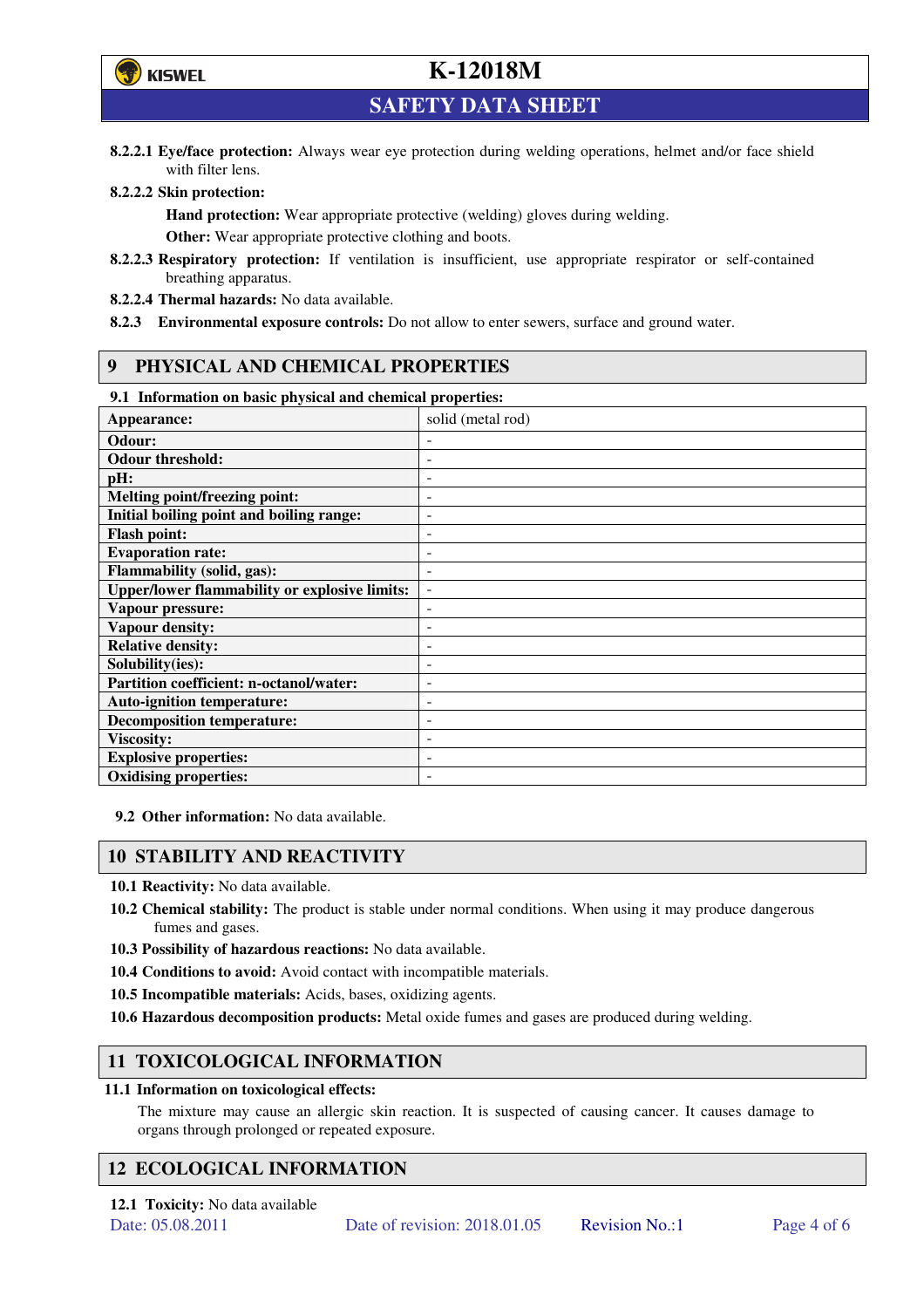

 $\overline{a}$ 

## **K-12018M**

## **SAFETY DATA SHEET**

- **12.2 Persistence and degradability:** No data available.
- **12.3 Bioaccumulative potential:** No data available.
- **12.4 Mobility in soil:** No data available.
- **12.5 Results of PBT and vPvB assessment:** No data available.
- **12.6 Other adverse effects:** No data available.

#### **13 DISPOSAL CONSIDERATIONS**

**13.1 Waste treatment methods:** Dispose off in accordance with local and national regulations.

#### **14 TRANSPORT INFORMATION**

**14.1 ADR/RID/ADN:** The mixture is not subject to international regulations on transport of dangerous goods.

| UN number:                            | -                        |
|---------------------------------------|--------------------------|
| UN proper shipping name:              | -                        |
| Transport hazard class(es):           | -                        |
| <b>Packing group:</b>                 | -                        |
| <b>Environmental hazards:</b>         | -                        |
| <b>Special precautions for user:</b>  | -                        |
| <b>Transport in bulk according to</b> |                          |
| Annex II of MARPOL73/78 and the       | $\overline{\phantom{0}}$ |
| <b>IBC</b> Code:                      |                          |

**14.2 IMDG:** The mixture is not subject to international regulations on transport of dangerous goods.

**14.3 ICAO/IATA:** The mixture is not subject to international regulations on transport of dangerous goods.

### **15 REGULATORY INFORMATION**

**15.1 Safety, health and environmental regulations/legislation specific for the substance or mixture:** There are restrictions for nickel under Title VIII of REACH Regulation.

Annex XVII to Regulation (EC) No 1907/2006 - Restrictions on the manufacture, placing on the market and use of certain dangerous substances, mixtures and articles:

Nickel CAS No 7440-02-0 EC No 231-111-4 and its compounds:

1. Shall not be used: (a) in any post assemblies which are inserted into pierced ears and other pierced parts of the human body unless the rate of nickel release from such post assemblies is less than  $0.2 \mu$ g/cm  $2$ /week (migration limit); (b) in articles intended to come into direct and prolonged contact with the skin such as: earrings, — necklaces, bracelets and chains, anklets, finger rings, — wrist-watch cases, watch straps and tighteners, — rivet buttons, tighteners, rivets, zippers and metal marks, when these are used in garments, if the rate of nickel release from the parts of these articles coming into direct and prolonged contact with the skin is greater than 0,5 µg/cm 2 / week. (c) in articles referred to in point (b) where these have a non-nickel coating unless such coating is sufficient to ensure that the rate of nickel release from those parts of such articles coming into direct and prolonged contact with the skin will not exceed 0,5 µg/cm 2 / week for a period of at least two years of normal use of the article.

2. Articles which are the subject of paragraph 1 shall not be placed on the market unless they conform to the requirements set out in that paragraph.

3. The standards adopted by the European Committee for Standardisation (CEN) shall be used as the test methods for demonstrating the conformity of articles to paragraphs 1 and 2.

Corrigendum to Regulation (EC) No 1907/2006 of the European Parliament and of the Council of 18 December 2006 concerning the Registration, Evaluation, Authorization and Restriction of Chemicals (REACH), establishing a European Chemicals Agency, amending Directive 1999/45/EC and repealing Council Regulation (EEC) No 793/93 and Commission Regulation (EC) No 1488/94 as well as Council Directive 76/769/EEC and Commission Directives 91/155/EEC, 93/67/EEC, 93/105/EC and 2000/21/EC (OJ L 396, 30.12.2006);